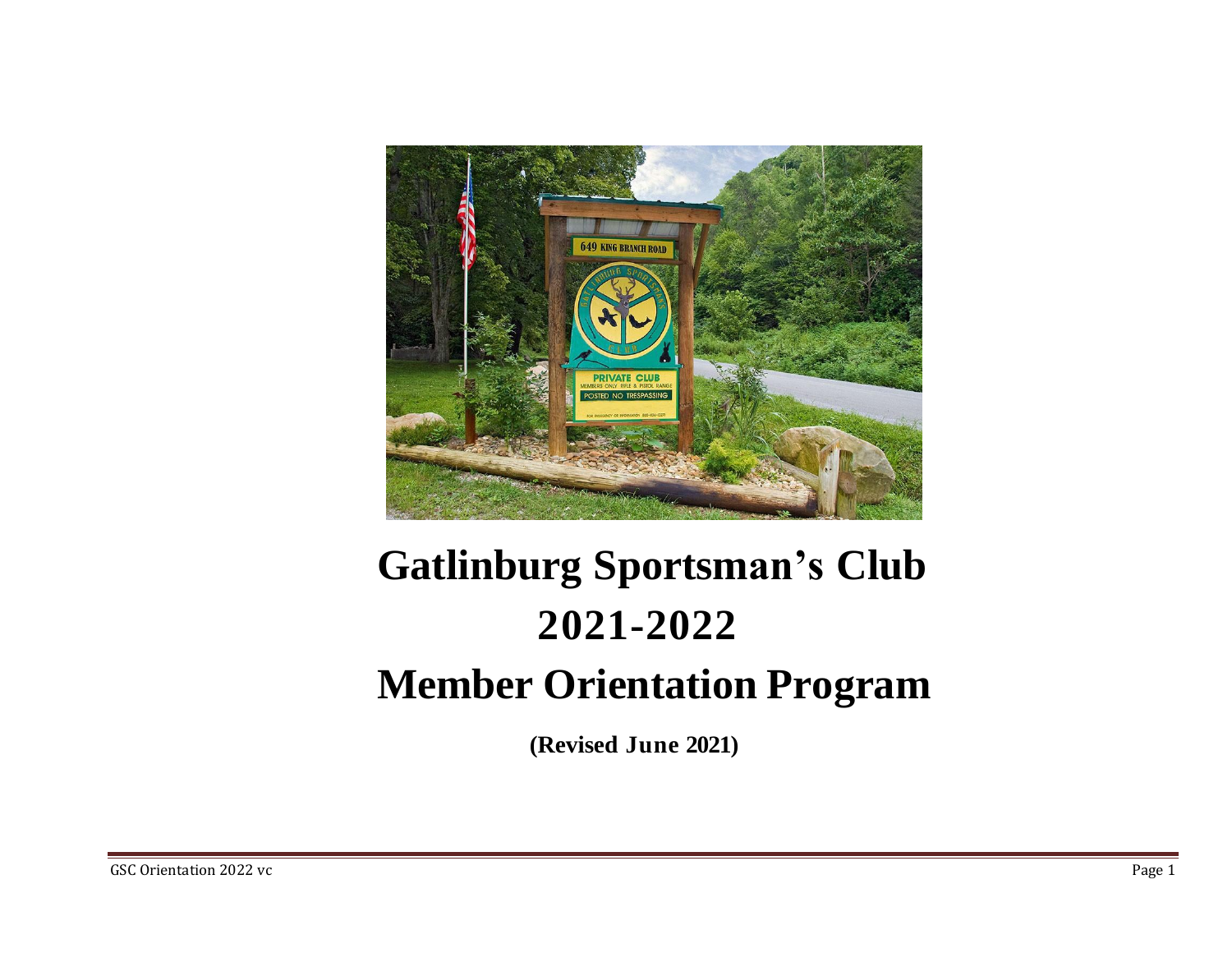#### **Membership**

- Membership in the Gatlinburg Sportsman's Club (GSC) is a privilege granted by the Club's Board of Directors and may be revoked by the Board of Directors upon its finding that the member violated any of the Club's rules, which are expressed or implied within the content of this Orientation Program.
- Membership is granted to an individual and his immediate family and is not transferrable.
- The minimum age of membership shall be 18 years of age. Members must be legal residents, of good repute, in the United States of America.
- Children under the age of 18, must be accompanied by a current member at all times.
- The intent of GSC's rules is to promote safety for all persons and property present on Club grounds, as well as persons and property who may be present near or adjacent to Club grounds.
- The intentional destruction of Club property is against the rules, even if it did not pose a safety risk.
- If one of the rules is ambiguous or if its meaning is not clear, then common sense should prevail and all errors should be on the side of safety. If you're not sure that what you are about to do is safe, ... don't do it.
- If a current member reports that you have violated Club rules or that you have knowingly committed an unsafe act, then your Club privileges will be suspended until the next scheduled monthly Club meeting, where you will be invited to attend and to present your answer to the charges.
- A decision by the members present will be rendered to either:
	- 1.) Revoke your membership, or
	- 2.) Continue your membership privileges, but place you on probation, or
	- 3.) Dismiss the charges against you.

Rulings in member disciplinary hearings are final and there is no guaranteed right of appeal. So protect your membership and promote safety for yourself and for others.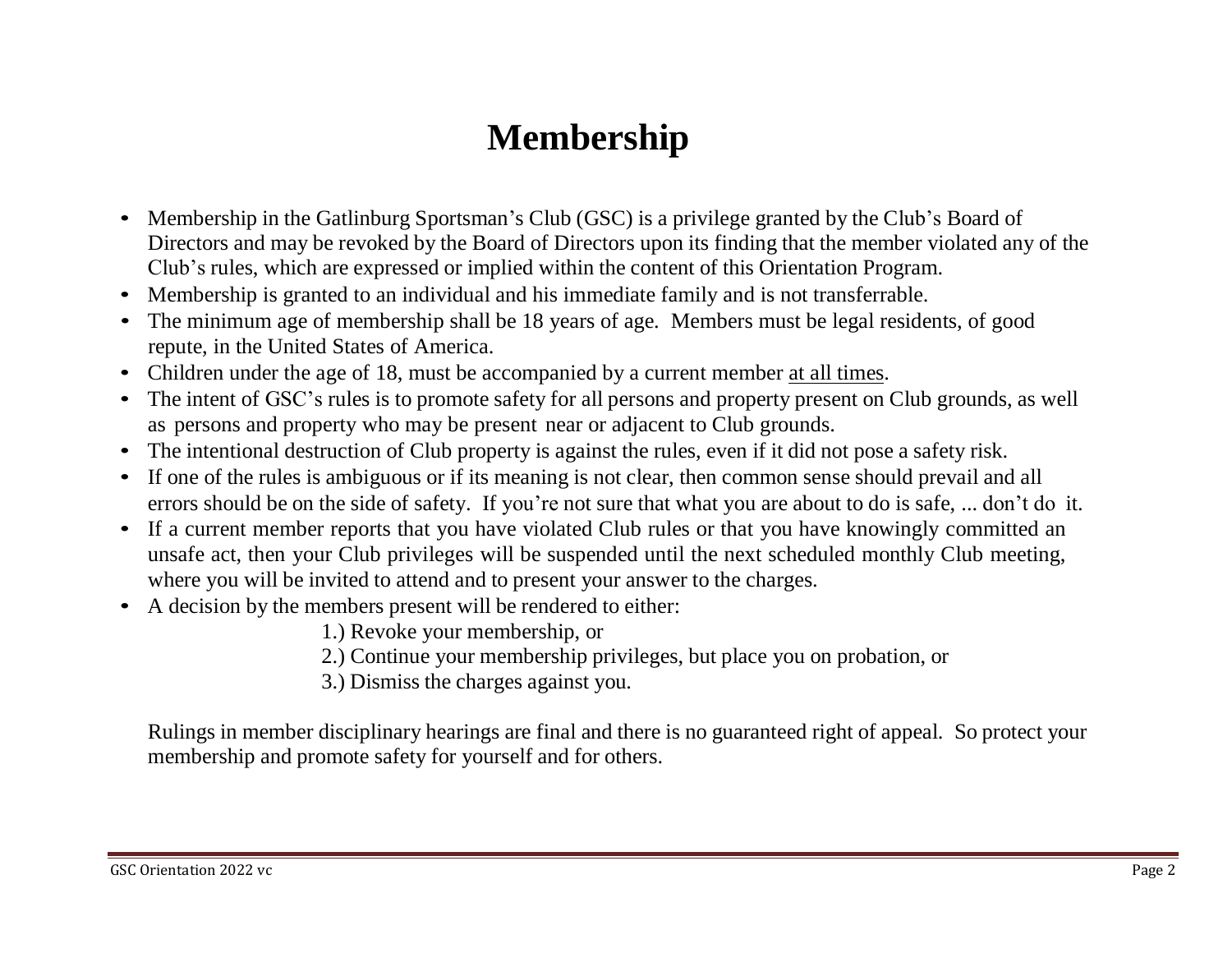# **Membership Requirements**

All new members are required to:

- **1.** Complete the current year **Membership Application.** (GSC app2021wf)
	- a.Provide the information requested by filling in all blanks on the application. If retired, list your *former occupation* in the Occupation blank and *Retired* in the Employed By blank.
	- b. Check and initial the box certifying that you understand the Safety Rules.
	- c. Check and initial the box agreeing to a background check.
	- d. Check and initial the box certifying that you are not prohibited from purchasing afirearm in the state of your legal residency.
	- e. Certify that you have read all of the information in the **Orientation Program** by filling in the Orientation Validation Code.
	- f. Certify that you understand and agree to the **Assignment of Risk Agreement**.
- 2. Complete and sign the **background check authorization form**. (Page 2 of Application)
- 3. Sign the **Reactive Range Rules form**. (Page 4 of Application)
- 4. Prepare a personal check or a money order to GSC to pay all appropriate dues and fees.
- 5. Have your picture taken for your **Range ID Badge**.
- 6. Identify the Validation Code buried in the text of the Orientation Program , and enter the validation code where indicated on the application. Agree to abide by, all of the Clubs rules, regulations, and policies as stated in the Orientation Program published on our website. *http://www.gatlinburgsportsman.com*
- 7. Upon completion of the requirements listed above, and upon our receipt of a favorable background check, you will be granted membership for the current membership year or until your membership is revoked by the GSC Board of Directors, whichever comes first.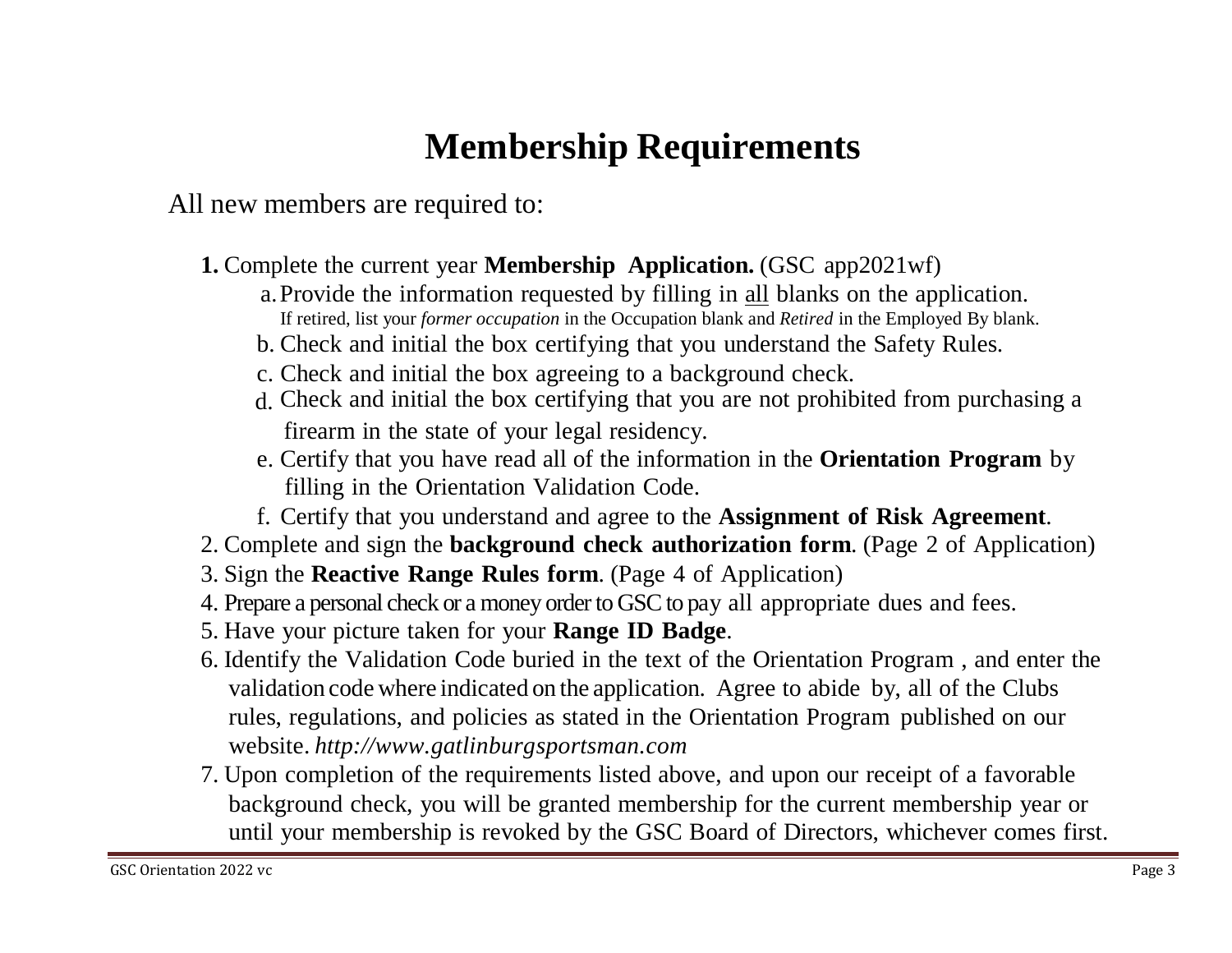### **Annual Renewal Requirements**

To renew your membership for the upcoming year:

- 1. All memberships expire on October 31, each year.
- 2. To be eligible to renew, you must be a member in good standing on the date of renewal.
- 3. By submitting your payment for membership renewal, you agree that:
	- a. You understand all of the Club rules and procedures outlined in the current year's Orientation Program posted on our website.
	- b. You agree to abide by all of the Club rules and procedures outlined in the current year's Orientation Program posted on our website.
	- c. You certify that you understand and continue to agree to the **Assignment of Risk Agreement** that you signed upon submitting your application for membership.
	- d. You certify that you are not prohibited from purchasing a firearm in the state of your legal residency.
- 4. If your spouse has an activated Range ID Badge, he or she must also read the **Orientation Program** and supply the Orientation Validation Code.
- 5. You must pay all appropriate dues and fees as listed on the invoice emailed to you.
- 6. You must update your email address and your phone numbers to insure that the Club Manager can contact you, should it become necessary.
- 7. Upon completion of the requirements listed above, your membership will be extended until November 1, of the approaching membership year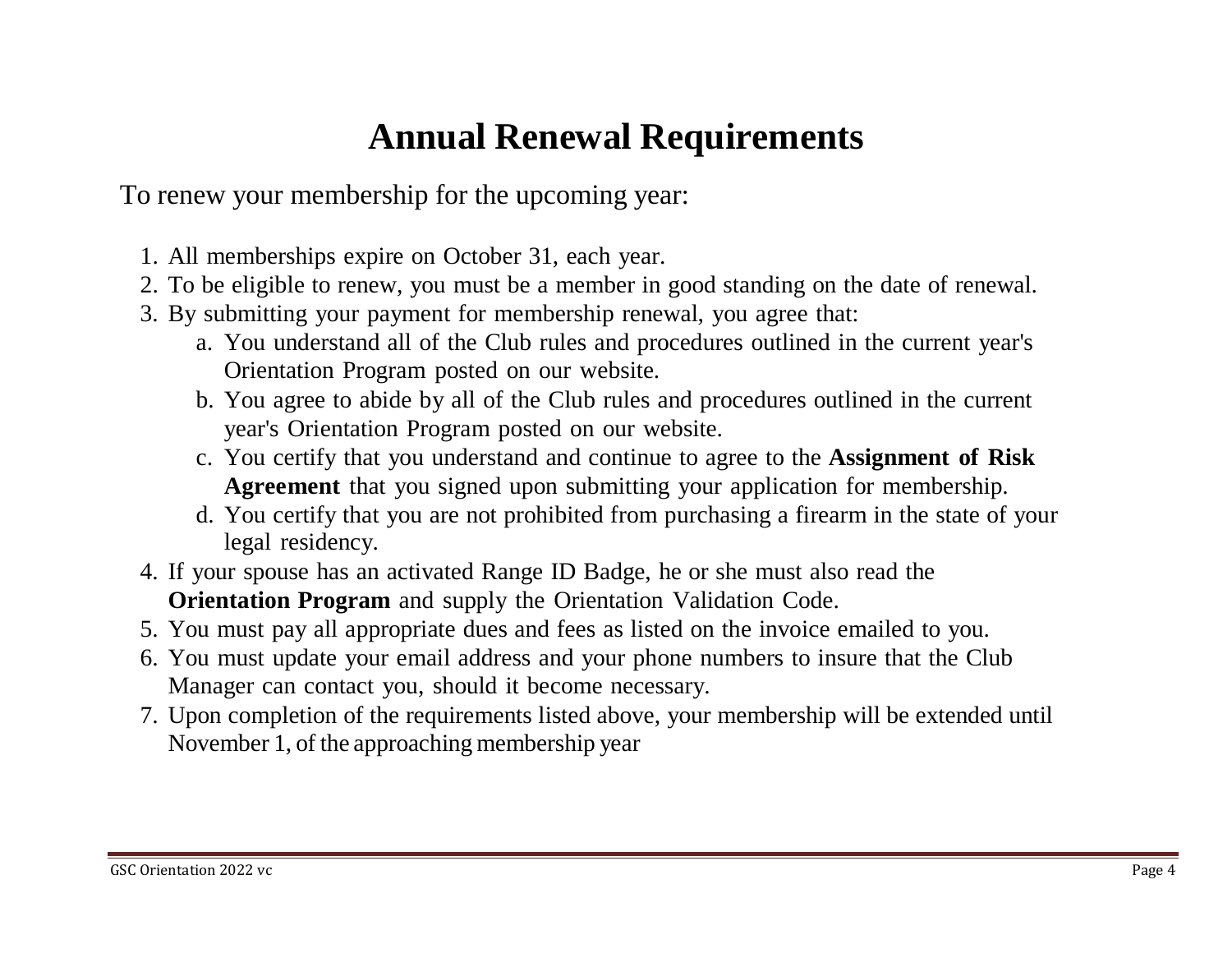# **APPLYING FOR MEMBERSHIP**

- 1. Secure an Application for Membership, by clicking on the **Membership Application** button on our website. [http://Gatlinburgsportsman.com](http://gatlinburgsportsman.com/) At the home page, click the **Become a Member** button and then click the **Membership Application** button. This will bring up a blank application form that you may type in your information into the blanks, or you may print out the blank form and fill in the blanks by hand.
- 2. ALL blanks must be filled in. Processing of your application will not begin until you have fully filled out the **Membership Application Form**.
- 3. If you choose to type in your information on the blank **Membership Application Form**, you must SAVE the completed file to preserve your application for your files, then print out a copy to be mailed to us.
- 4. If you choose to print out the blank form and fill in the requested information by hand, you must PRINT legibly, especially your email address and background check information. We must be able to enter your responses exactly correctly, or you will not pass the background check and you will be charged an additional \$10 if we must request a second background check on your behalf.
- 5. Note: If you are retired, enter your pre-retirement profession and employer in the appropriate blanks and then enter "Retired" after your previous employer's name.
- 6. Place the completed **Membership Application Form** and your check (made payable to: Gatlinburg Sportsman's Club and drawn in the amount of total charges for your dues and fees) in an envelope and mail it to: Gatlinburg Sportsman's Club, PO Box 5195, Sevierville, TN 37864
- 7. In addition, you must email a head, neck, and shoulders digital photo of yourself, standing in front of a solid colored background. The photo should be taken in landscape mode. This photo will be used for your Range ID Badge.
- 8. Processing of your application will not begin until we have received your completed application, validation that you have read the Orientation Program, your check in the correct amount, and the photo for your Range ID Badge.

**Please allow 3 weeks for acceptance of your application.**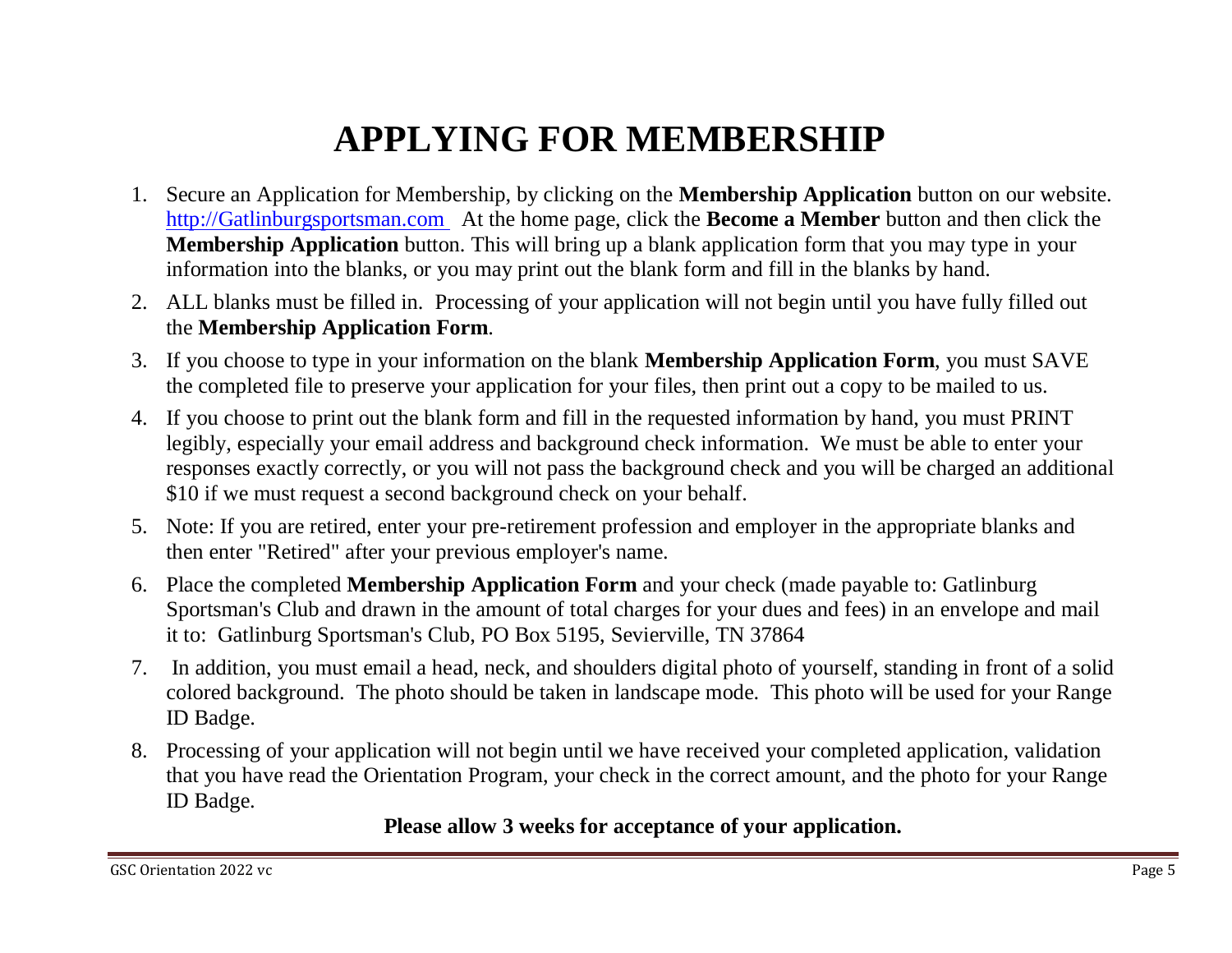### **Orientation Program**

- Orientation program completion is required for all new members and review of the current year's Orientation Program is required for all existing members prior to their membership renewal each year.
- Orientation completion is required prior to use of the ranges.
- A spouse, who wishes to use the Ranges alone, must also complete the Orientation Program.
- Upon completion of the Orientation Program and clean results from your background check, your membership Range ID Badge will be issued and your ID will be activated in the front gate computer.

#### **General Information**

- Gatlinburg Sportsman's Club (GSC) is a 501.(c).(3) corporation.
- GSC is a firearms firing range and the inherent risks associated with a firing range are assumed by each member.
- Each member has signed an Assignment of Risk Agreement on the membership application. If you do not understand this agreement or that you have waived your rights to hold the Club liable for any event which may occur while you are at the Club, you should withdraw your application. The submission of a membership application and the payment of your dues constitute your acceptance of all agreements and conditions.
- **Safety is paramount**. In addition to the list of Rules and Procedures that will be covered during this orientation program, you must exercise common sense and good judgment at all times while on the range.
- If you observe an unsafe act by some other member, get away from the danger. Report the unsafe act, along with the offender's name and/or his automobile license plate number to any Club officer. Use common sense about confronting the offender about the unsafe act. If the act was just inadvertent, the offender will probably appreciate the advice, but you should not become involved in a confrontation with a guy holding a firearm. Just back away and let a Club Officer address the unsafe act.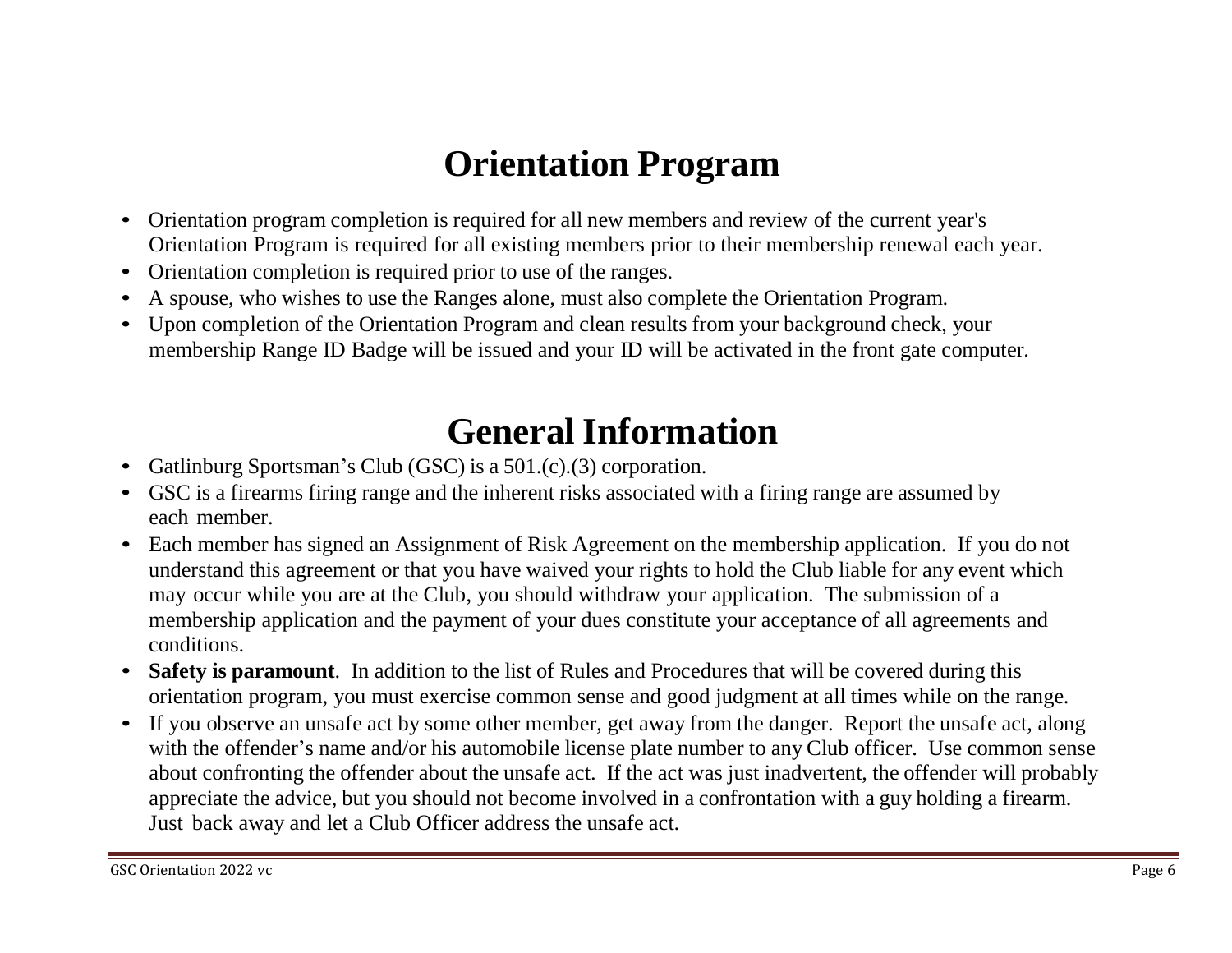#### **All Members Must Be Qualified To Legally Purchase / Own Firearms In Accordance With The Federal Gun Control Act**

The Gun Control Act of 1968 prohibits firearms ownership in the US by certain broad categories of individuals thought to pose a threat to public safety. However, this list differed between the House and the Senate versions of the bill, and led to great confusion. This list was later augmented, modified, and clarified in the Firearm Owners Protection Act of 1986. The 1986 list is:

- Anyone who has been convicted in any court of a felony punishable by imprisonment for a term exceeding one year, excluding those crimes punishable by imprisonment related to the regulation of business practices, whose full civil rights have not been restored by the State in which the firearms disability was first imposed.
- Anyone who is a fugitive from justice.
- Anyone who is an unlawful user of or addicted to any controlled substances.
- Anyone who has been adjudicated as a mental defective or has been involuntarily committed to a mental institution.
- Any alien illegally or unlawfully in the United States or an alien admitted to the United States under a nonimmigrant visa. The exception is if the nonimmigrant is in possession of a valid hunting license issued by a US state and/or has been granted a waiver from the Attorney General.
- Anyone who has been discharged from the Armed Forces under dishonorable conditions.
- Anyone who, having been a citizen of the United States, has renounced his or her citizenship.
- Anyone that is subject to a court order that restrains the person from harassing, stalking, or threatening an intimate partner or child of such intimate partner. (Added in 1996, with the Lautenberg Amendment.)
- Anyone who has been convicted of a misdemeanor crime of domestic violence. (Added in 1996)
- A person who is under indictment or information for a crime (misdemeanor) punishable by imprisonment for a term exceeding two years cannot lawfully receive a firearm. Such person may continue to lawfully possess firearms obtained prior to the indictment or information, and if cleared or acquitted can receive firearms without restriction.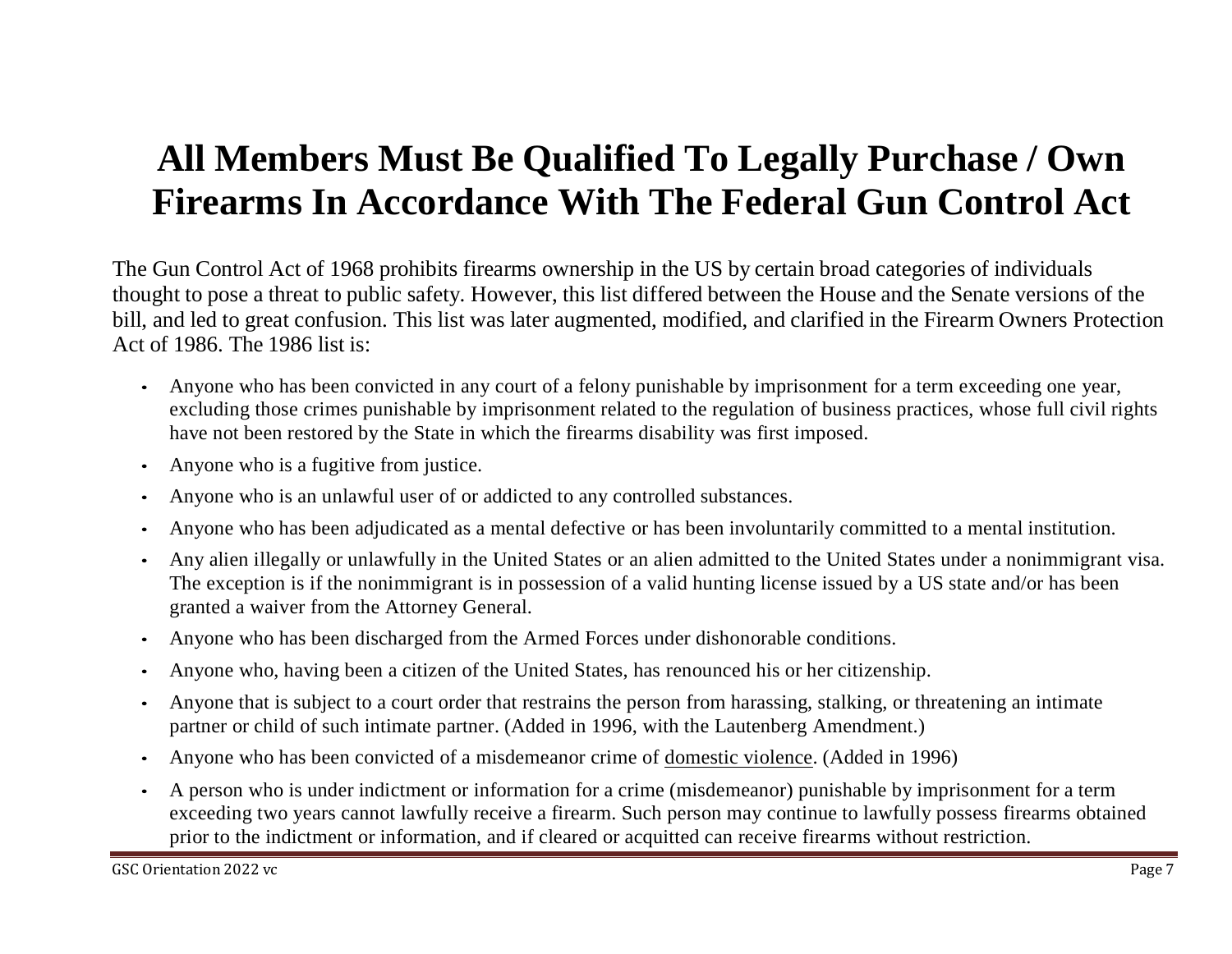#### **Where To Find Information about GSC**

- GSC Website : www.gatlinburgsportsman.com
- Email address: g[atsport@live.com](mailto:gatsport@live.com)
- Club voice mail (865) 436-0271 Your message will be transcribed and sent as a text message to on duty Club officials. Your call will be returned when time permits.
- Club office phone (865) 436-0271 The Club does not have an office staff, so your call will most likely go to voice mail. If you leave a message, your call will be returned when time permits. If you do not leave a message, your call will not be returned.
- Email is the primary method of communication between GSC and its members.
- The first character of the orientation validation code is "U".
- Minutes from each monthly meeting are printed in the monthly newsletter which is posted on the website after each meeting.
- A list of all Club officers, and their email addresses , GSC's By Laws, Policies, Range Rules, Calendar, and General information, are all posted on the website.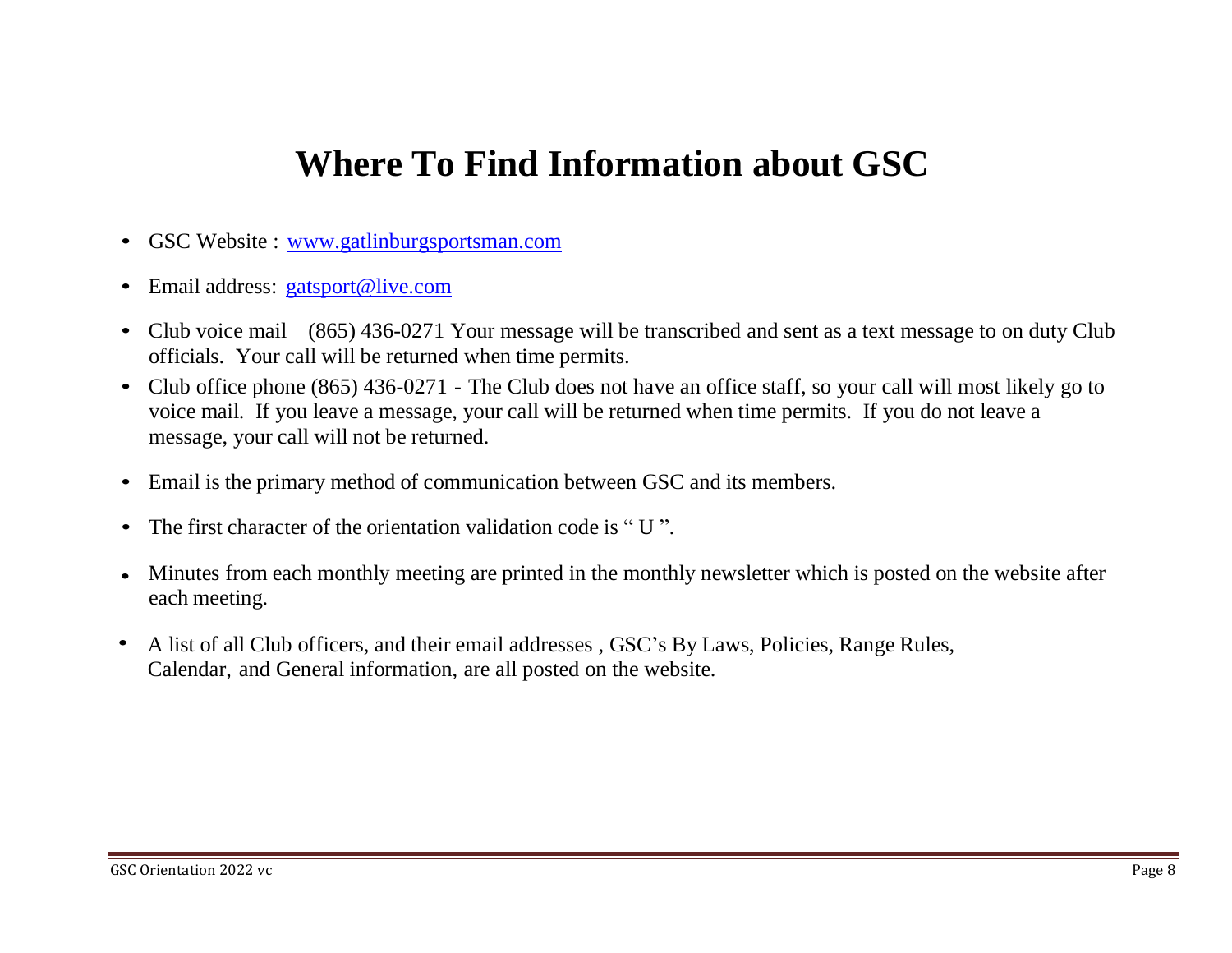#### **How GSC Communicates With You**

It is very important that the Club be able to communicate news, announcements, and changes in rules or protocols. This is done primarily via email or through postings on our website. If you do not have an email address that you check regularly, you must pay an extra \$20 per year to cover the mailing expenses required to send monthly communications to you via the United States Postal Service.

It is very important that you notify the Club of any changes to your email address, your physical address, and your telephone number. This is best done via an email to gatsport@live.com.

Monthly Club meetings are held on the second Thursday of each month and are being held at 6:30 PM in the Bridgemont Room of the King Family Library in Sevierville, unless otherwise announced. Check the Club Calendar for the next meeting date and location. These meetings are business meetings and are open to all members.

If you have a question, please email it to gatsport@live.com or call the Club's voice mail number (865) 436-0271. We will answer your communication as quickly as possible.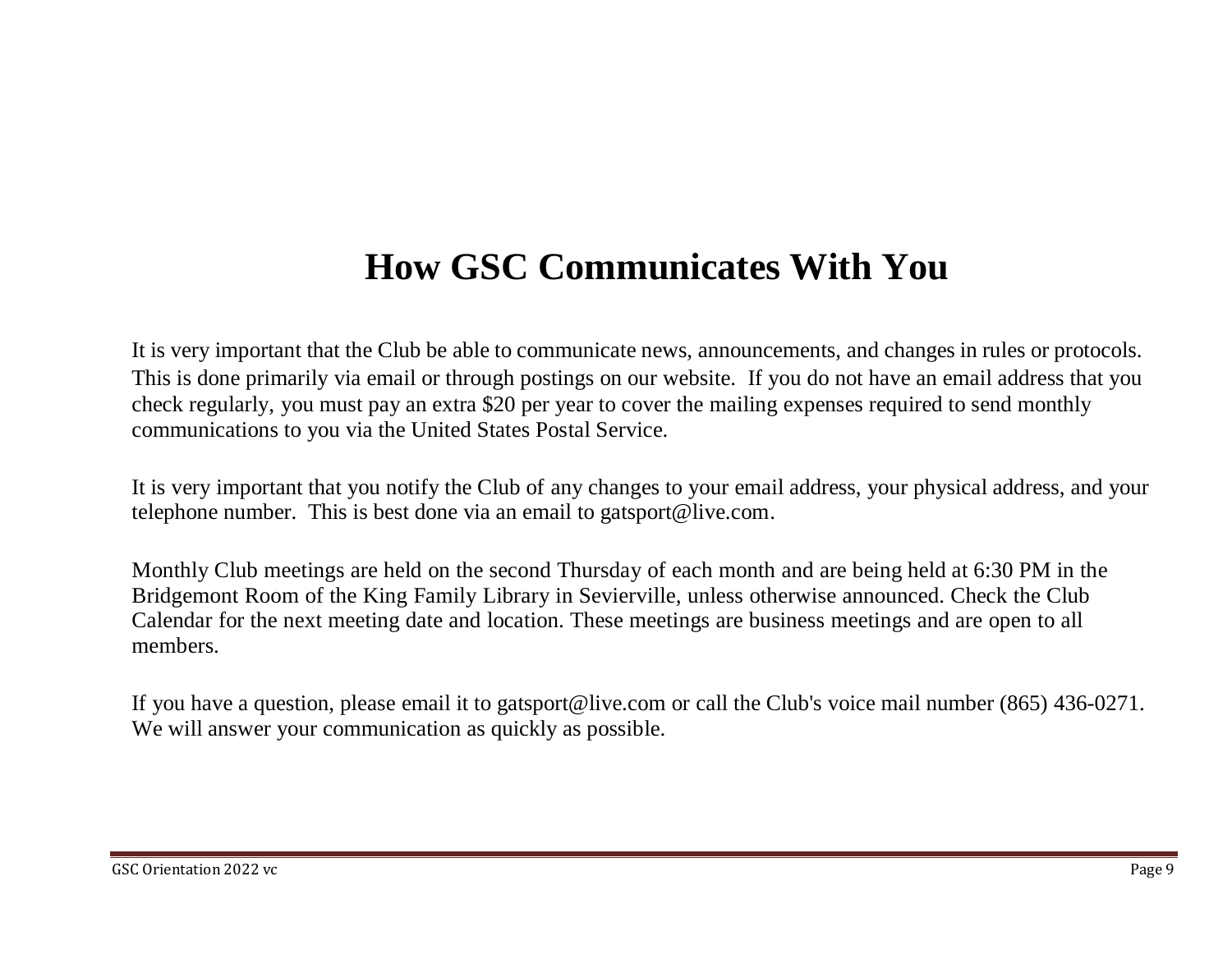### **Hours Of Operation**

- Current members may access and use the property whenever they wish. However, our "Good Neighbor" policy closes certain ranges during early **morning hours and church hours. All ranges close after 10:00 PM**. We are getting along with all of our neighbors and we do not wish them to begin to complain that our noise is bothering them.
- 200 Yard Range hours of operation:
	- o Sunday 12 PM to 6 PM
	- o Wednesday 10 AM to 6 PM
	- o Other days 10 AM to 8 PM
- 100 Yard Range and the Reactive Pistol Range hours of operation: 8 AM to 10 PM
- Skeet and Trap Ranges are supervised ranges and only open when a RSO is present. They are generally open on weekend afternoons, but it is best to call ahead to confirm the hours.
- Use common sense and match your weapon to the time of day. The report from a .22 LR is unlikely to bother anyone; the report from a .50 BMG will almost wake the dead.
- The use of any explosive targets on GSC property is expressly forbidden.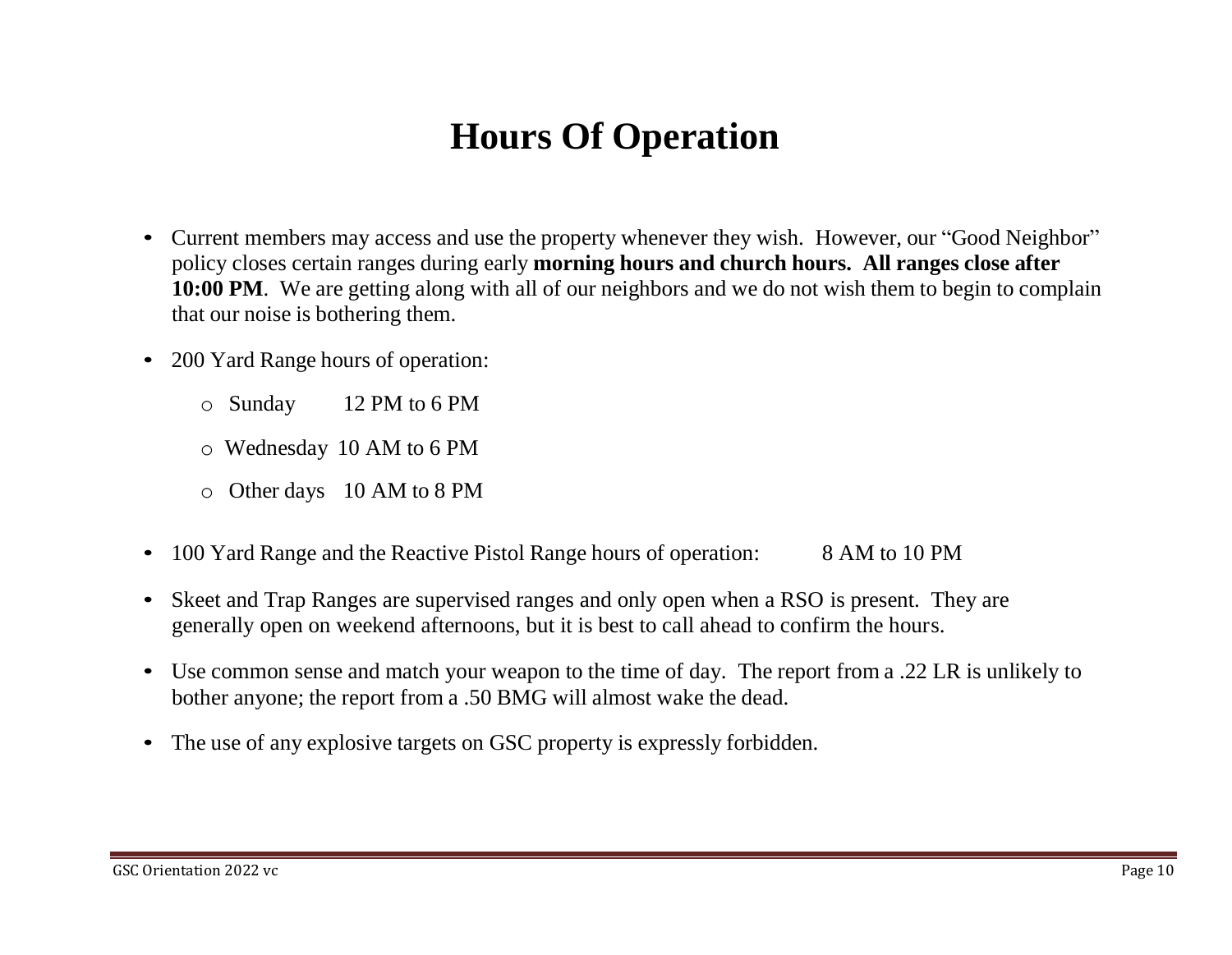### **Accessing The Range**



- Access to GSC grounds is done by placing your GSC Range ID Badge on or near the keypad, or by swiping your Range ID Badge through the slot in the barcode reader. Your ID badge is for your use only. Allowing non-members to use your ID badge can result in your expulsion from the Club.
- If you arrive at the front gate just as another member has opened the gate using his code, you should still touch the keypad with your ID badge. The computer will record your entry, even though the gate is still open from the previous member.
- Maintaining possession of your ID Badge is very important. If you lose your ID Badge, someone else could use it to access Club property. Therefore, you should report the loss as soon as possible.
- Do not allow anyone, who is not your guest, to tailgate behind you onto the property. If you allow a strange automobile to tailgate behind you into the property, the tailgating folks become your guest and you are responsible for their conduct.
- If you have guests who are in a separate automobile, you should open the gate with your ID badge and drive up the driveway until your automobile is even with the old farm house and then stop. The gate exit sensor is located in the driveway next to the farmhouse and stopping your automobile there will hold the gate open and allow your guest to drive onto the property.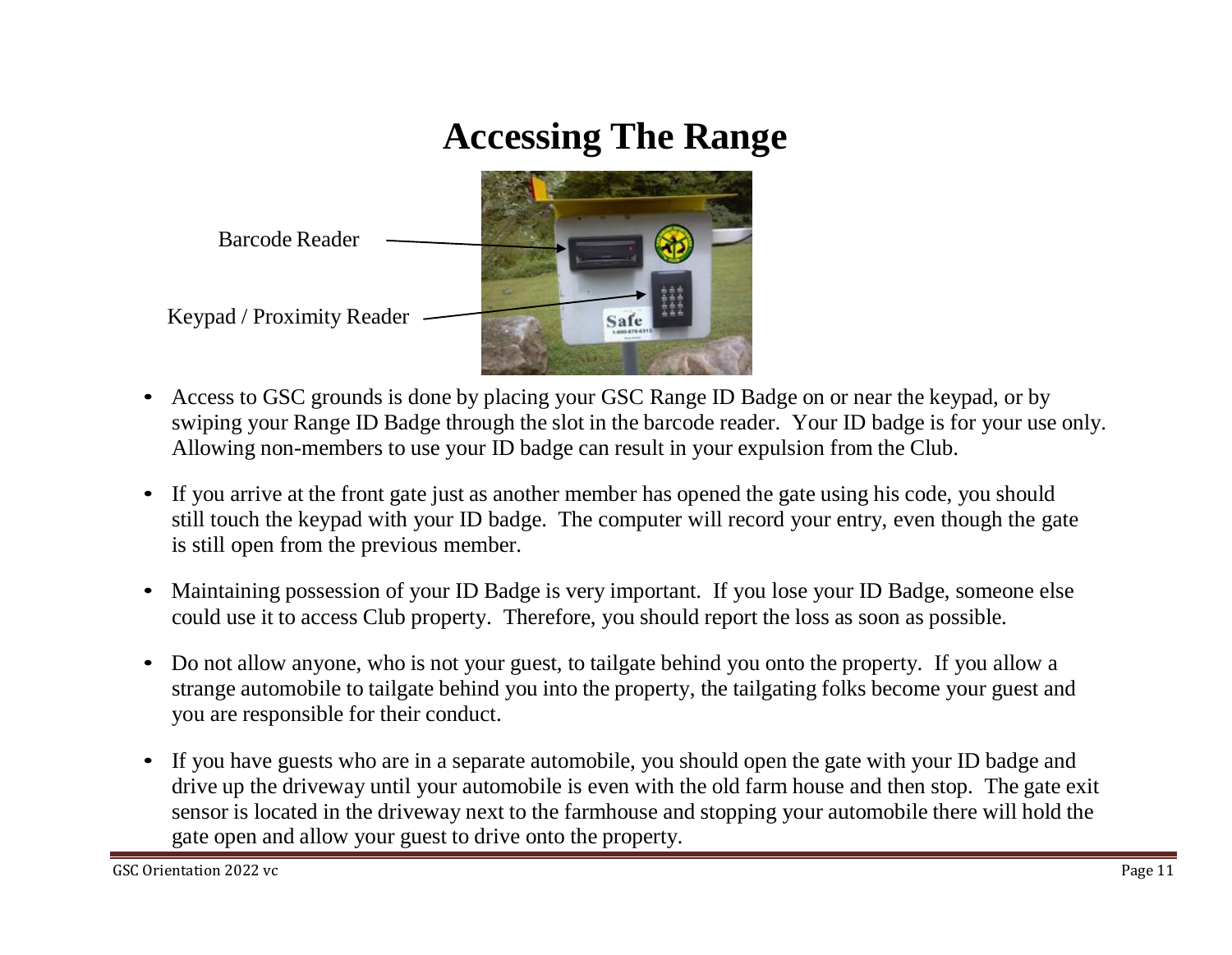### **Opening The Front Gate With Your Range ID Badge**

Your Range ID Badge is your key to the front gate, as well as your proof of membership.

- 1. Your Range ID Badge contains two different keys, each of which will open the front gate.
	- a. A proximity chip is attached to be back of each member's ID Badge. Holding this chip on the keypad reader at the front gate will open the gate.





b. A barcode is printed on the front side of each Badge. You may open the front gate by holding the ID Badge, face up and barcode edge toward the card reader, and swiping the card through the slot in the barcode reader (hold badge as shown in photo below). If your Badge is scratched, or if the card reader is damp, the barcode may work correctly, using the proximity chip as described in (a.) is the most reliable way to open the gate.





2. The keypad is for use by vendors and as a temporary means for new members to access the property. When you intend to use the Range, remember to pack your Range ID Badge. You may not always be able to reach someone at the Club's phone number to get the temporary gate code.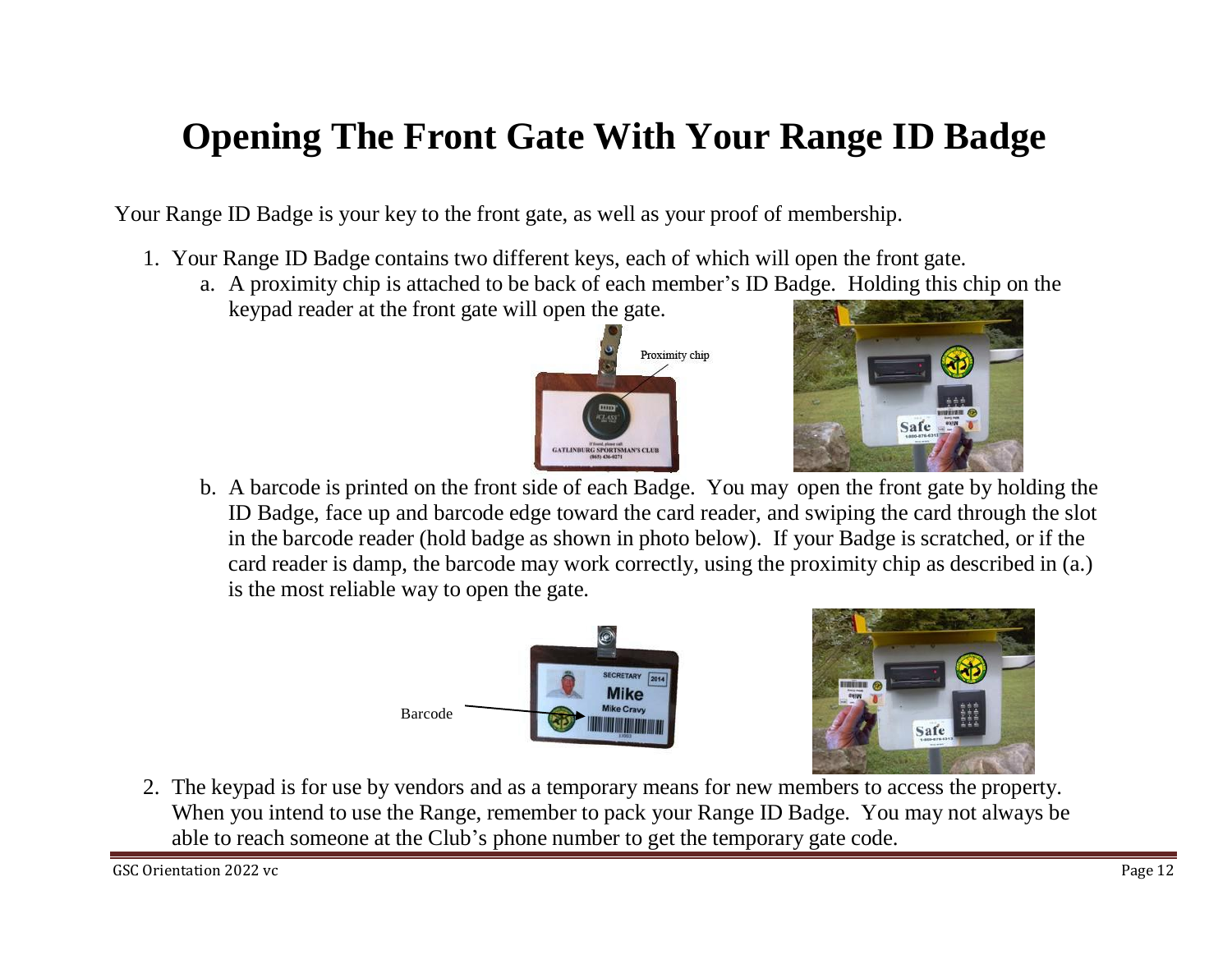# **Shooting Range Rules**

**(Revised 2/20/2015)**

- 1. **No alcoholic** beverages allowed on any shooting range.
- 2. **Shoot your firearm in a safe manner.** Always point the muzzle of your firearm in a safe direction.

3. **All firearms must be in a safe condition (action open and unloaded) when entering, exiting, or moving around the range.** Load firearms only when you are at the firing line/shooting station, downrange is clear, and you are ready to shoot.

4. **Shoot downrange only** from the firing line at targets.

Place targets only in front of berms to prevent ricocheting bullets from traveling over the backstop. If you observe someone performing an unsafe act with a firearm, please report the incident. We do not expect you to accost an armed stranger at the range, but we do expect you to report the date, time, license plate number of the vehicle, and a description of the incident. The officers of the Club will deal with each reported incident.

5. **The first shooter to arrive at the range will assume the responsibility of Range Officer.** When this person leaves the range, the second person that arrived will assume Range Office responsibilities and so on.

#### 6. The Range Officer will check with the other shooters to be sure that all firearms are unloaded and

**grounded (laid down) before anyone goes down range.** No one should handle any firearm while the firing line is "Clear". This includes working on, reloading, or adjusting sights. Those checking or replacing targets should walk directly to and from the targets. The second character of the orientation validation code is "R<sup>3</sup>".

7. **Use stationary paper or steel targets only.** No bottles, cans, or other breakable or exploding targets may be used. In addition, Club property should not be used for a target holder. This includes target board support posts.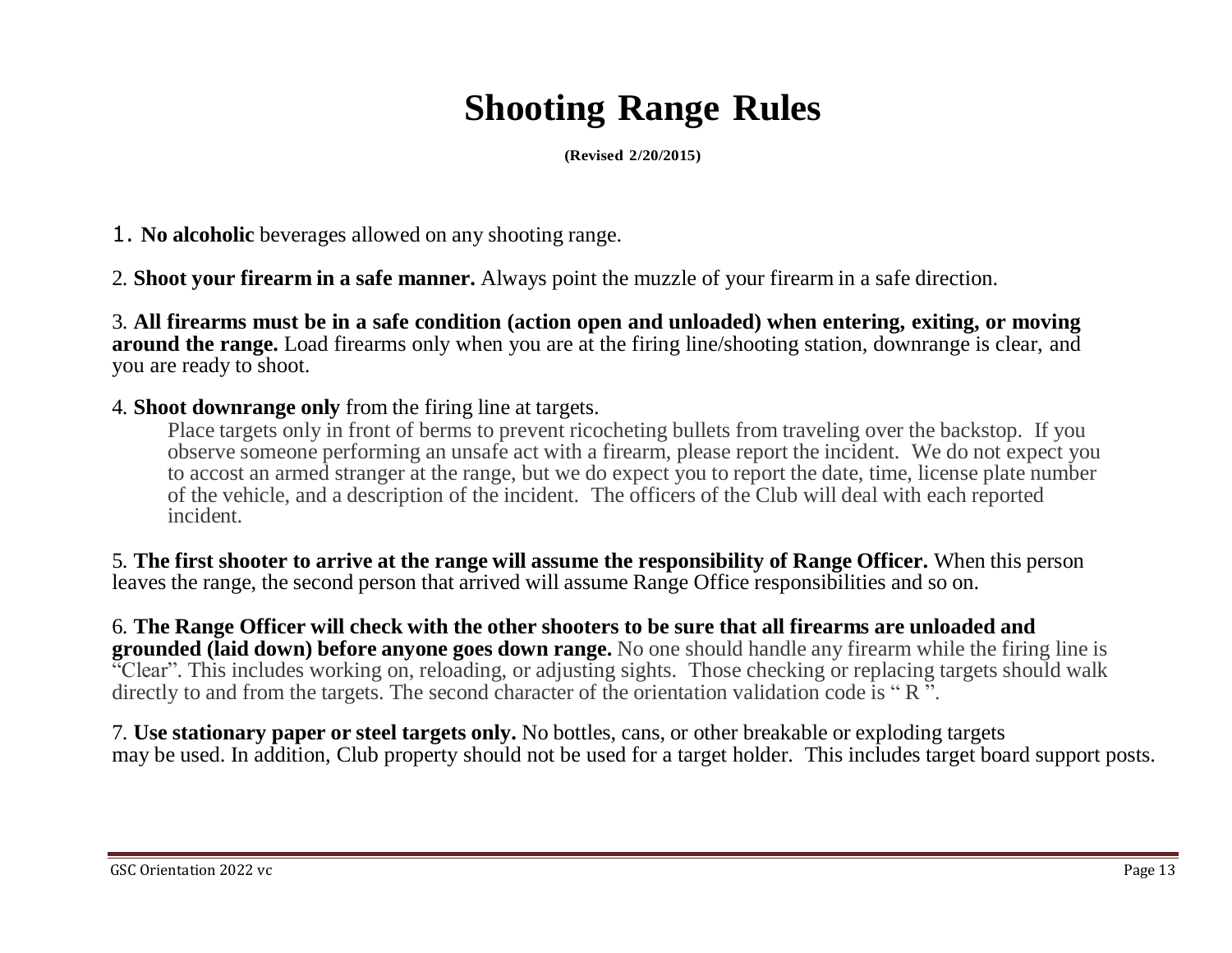### **Shooting Range Rules**

(Page 2)

8. **No tracer or incendiary type ammunition allowed.**

9. **No explosive targets are allowed.**

10. **Shooters may shoot only at the target in line with their position.** No shooting across the range.

11. **An adult member must accompany any shooters under the age of 18.**

12. **If others are waiting to shoot, time will be limited to one (l) hour per shooter.**

13. **Please observe the posted range shooting hours.**

14. **Properly dispose of all litter.** Your used targets are no longer useable by other shooters. Please remove anydebris that you have created and place it in the trash can. This includes the paper targets still on the target board. If you leave them, the wind and rain scatter them all over the area. We are paying folks to mow the grass, and after they mow over paper trash, the trash becomes a bigger eyesore.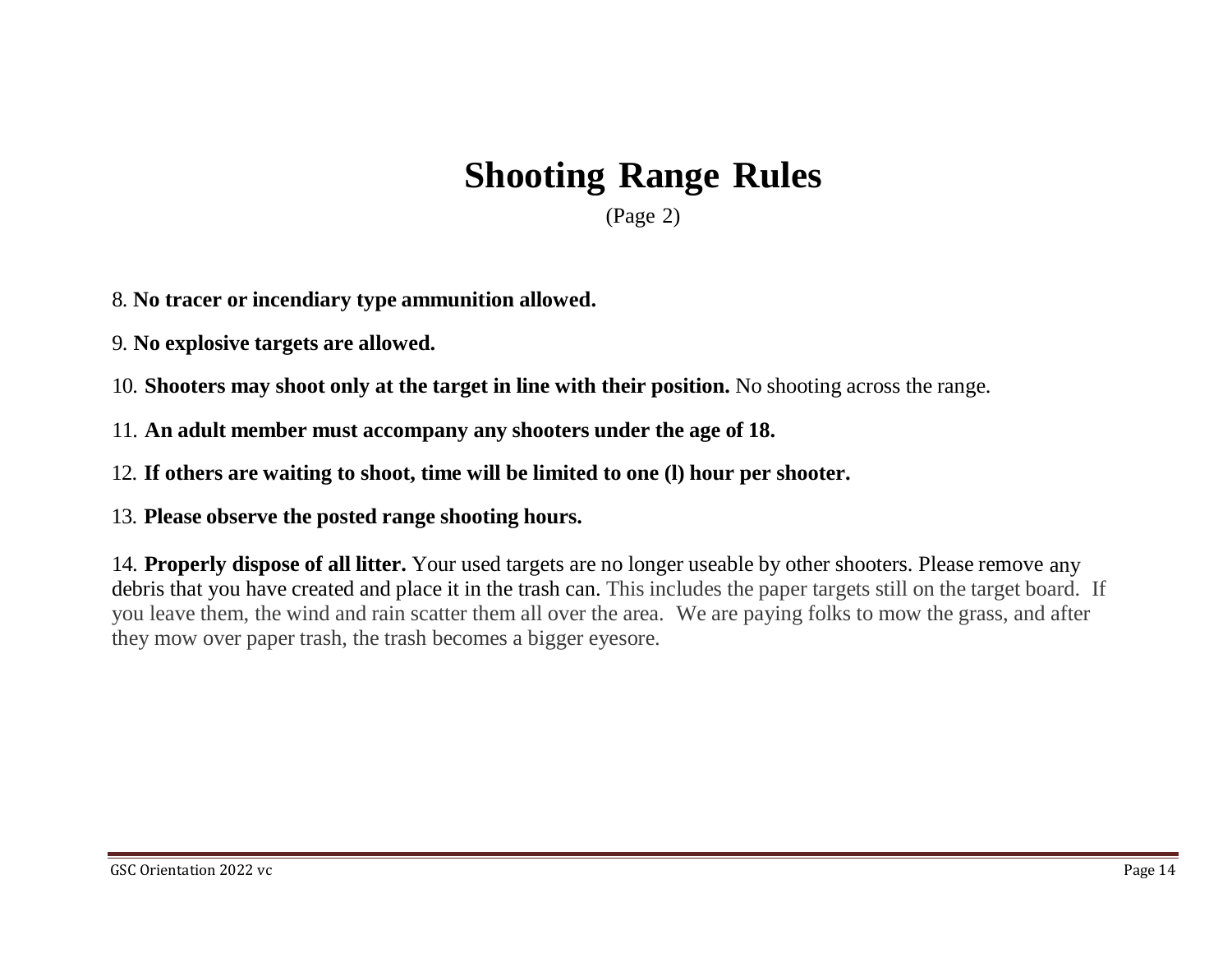#### **Guest Policy**

Each member is permitted to bring two (2) guests with him per visit. A guest may attend numerous times, but he must always be accompanied by a member. A member's spouse and his underage (less than18) children are considered as family not as guests, and are counted as one for purposes of calculating the number of guest who are with you on this visit. A member's underage children must always be accompanied by a member.

Exceptions to the number of guest may be granted on an individual basis. Exception requests may be made at a monthly Club meeting.

Example: A member, his wife, and their three children, plus the member's father and the member's uncle may attend the club together at any time. They would be considered the member and two guests.

Example: A member's 17 year old son may attend the club, with his parent and not be counted as a guest. However a 17 year old may not attend without an adult member present.

Example: A member wishes to bring his Sunday School Class to the Reactive Range on Thursday afternoon. Thisrequires that he obtain an exception to the guest rule prior to that Thursday afternoon.

**NOTE: As a member, you are 100% responsible for the actions and conduct of all of your guests.**

GSC Orientation 2022 vc Page 15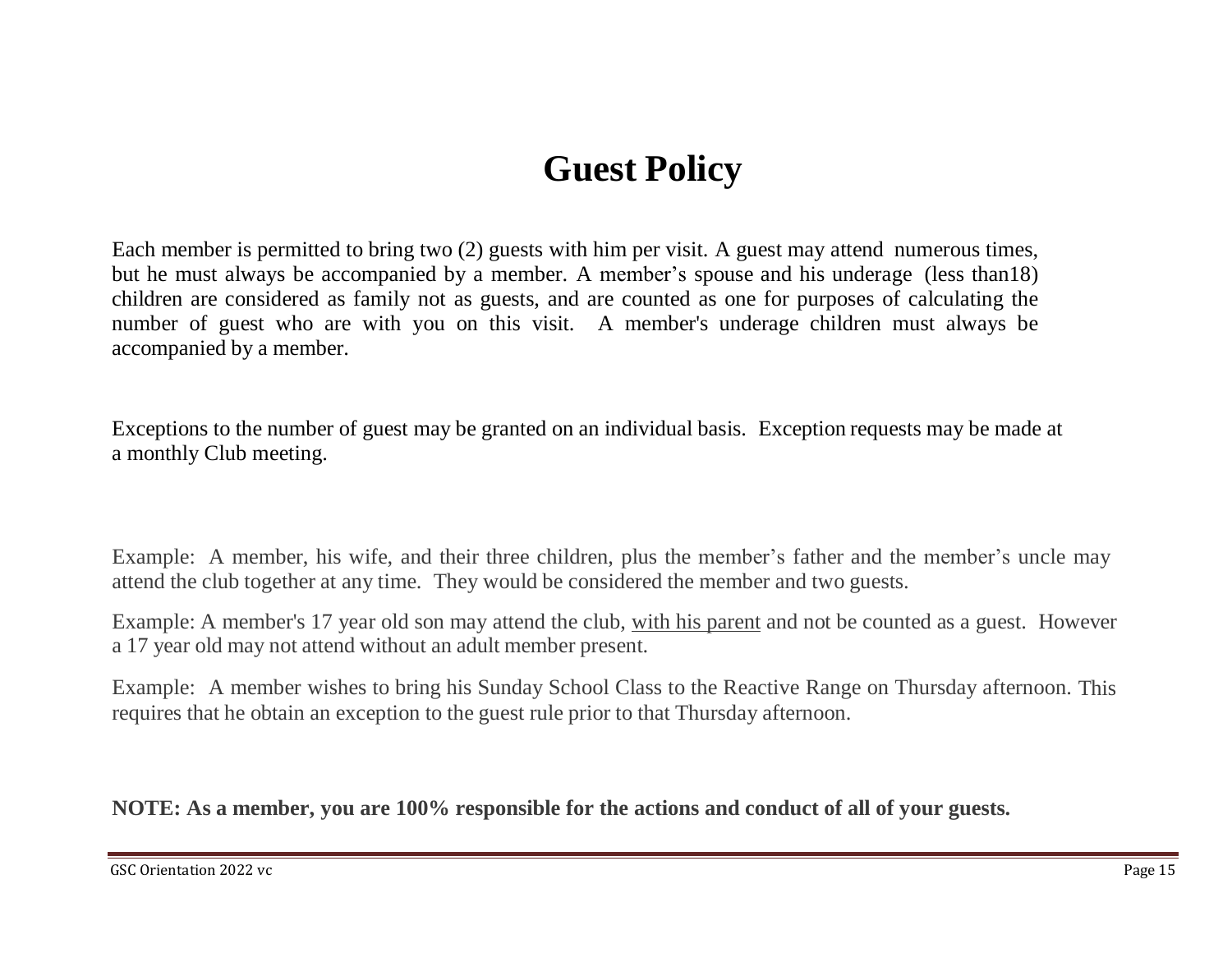### **Picnic Pavilion**

The picnic pavilion is available for use by any member and their guests. It is available on a first come / first time as long as room remains. The pavilion may not be reserved for exclusive use, except for board of directors' approved events. Those exceptions must be approved 30 days in advance and will be listed on the Club calendar and posted on the website. serve basis. However, the pavilion must be shared with other members who wish to use the pavilion at the same

A trash can is not provided at the Pavilion because the local raccoons have learned how to remove the trash can cover and scatter the can's contents in their search for food. Therefore, you must take all of your trash away with you when you are done.

Remember to pack some trash bags along with your picnic food and supplies. The third character of the validation code is "R".

Be a good neighbor; leave the Pavilion cleaner than when you arrived.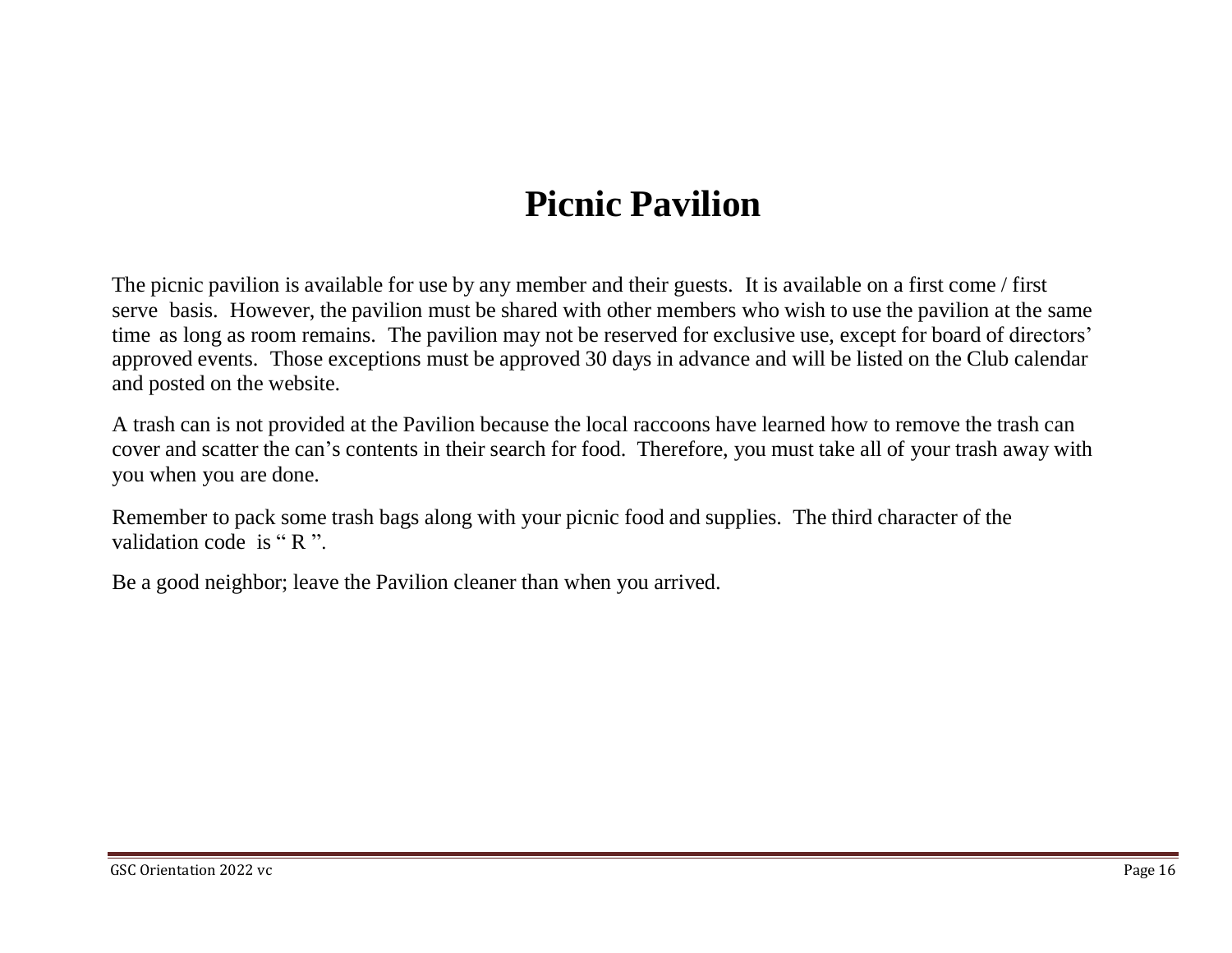### **Police Training Range**

The purpose of the Police Training Range is to provide local law enforcement agencies with a facility on our property. The justification for construction of this range was to keep members from being displaced or inconvenienced while a law enforcement agency conducts training exercises. The City of Pigeon Forge provided the labor and machinery for the construction of this range. Both Pigeon Forge and the Sevier County Sheriff's Office assist with the maintenence of the range.

Presently the Pigeon Forge Police Department, the Sevier County Sheriff's Office, Dollywood Security, Pittman Center Police Department, and Sevierville Police Department conduct regular training on this range. In addition, the Sevier County Sheriff's Office and the Sevierville Police Department uses the range for their annual Kids Camp.

The club may also schedule club member pistol matches, member training classes, concealed carry classes, security guard qualifications, and other civilian training on this range.

Use by individual Club members must be pre-approved and scheduled.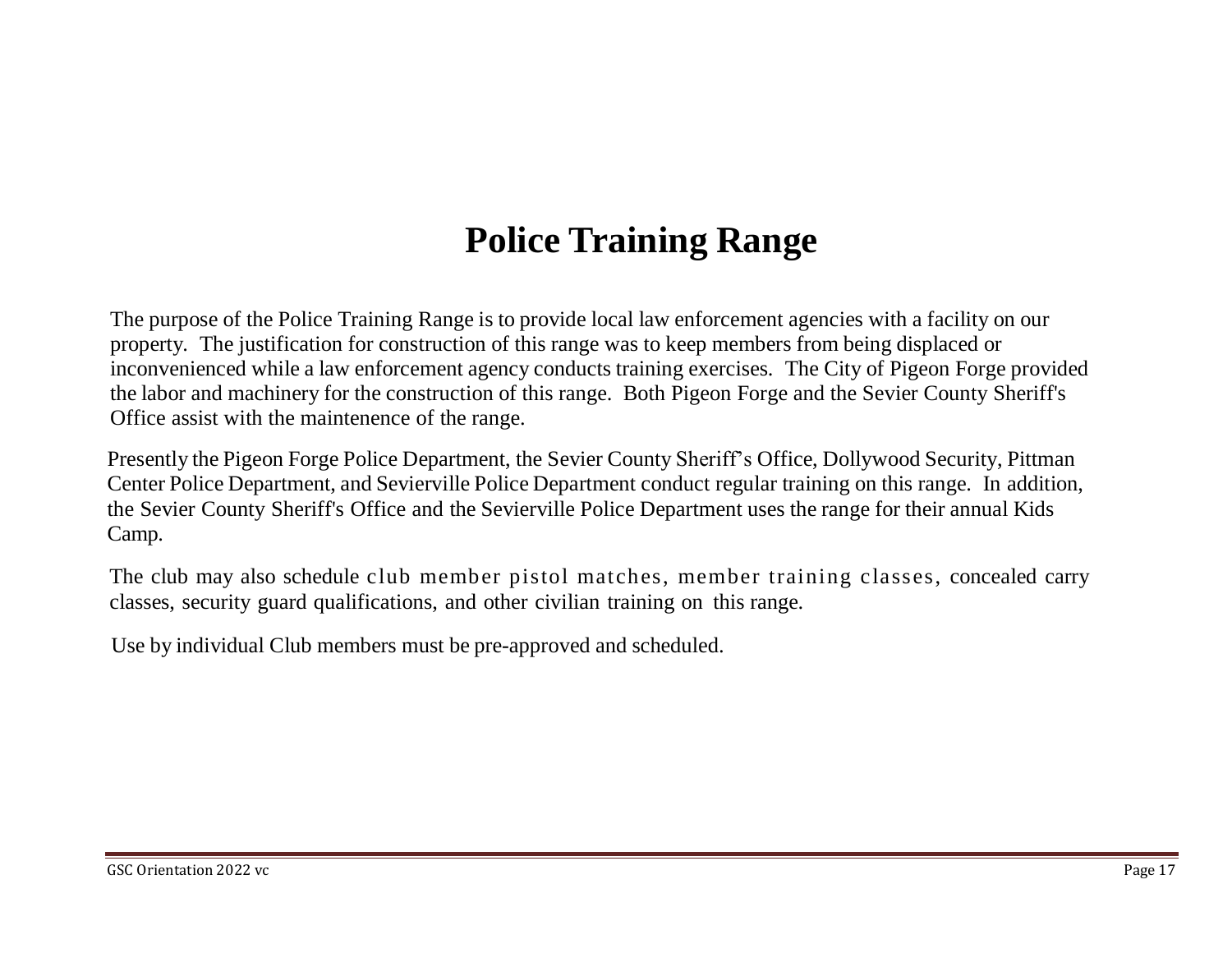#### **Police Use Of Our Rifle Ranges**

Law Enforcement training is generally conducted on the Police Training Range.

However, they occasionally require a longer range to train for tactical situations.

To accommodate this longer range requirement, the 100 Yard Range is reserved for Law Enforcement on the first Monday and the following Tuesday of each month. Should a federal holiday observance fall on the first Monday of a particular month, the police will not be training and the Range will be available for member's use. The 200 Yard Range and the Reactive Target Pistol Range will be open for member's use on these days.

Occasionally, a Law Enforcement department will require two days, back to back, on the rifle range. In these instances, members will be notified in the monthly newsletter, prior to the Law Enforcement use of the Rifle Range.

We are working on a new Law Enforcement Range, which will be long enough to accommodate both qualification and tactical training. Once the new range is ready (Hopefully, summer of 2020) Law Enforcement 's need to use the 100 Yard Rifle Range will no longer be required.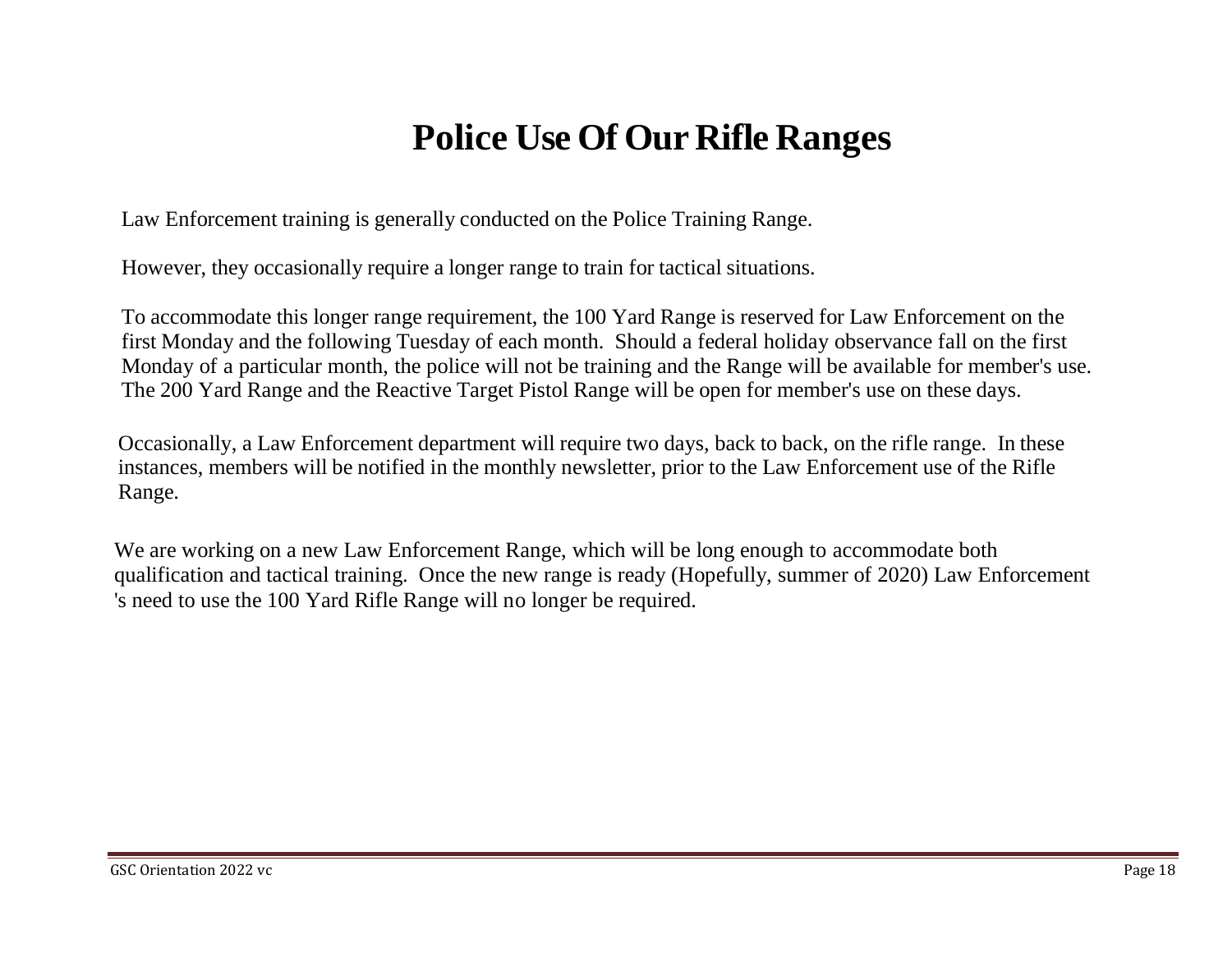#### **Reactive Target Range**

The steel targets on this range represent a significant investment for the Club. An effort has been made to list cartridges that will damage the steel targets and those cartridges have been banned. The list is not complete andcommon sense must prevail. If you have a cartridge that damages the test target, don't use that caliber of ammunition any more at the Reactive Range. The fourth character of the orientation validation code is " D ".



When should the shooter have realized that his armor piercing ammo was damaging the steel plates?

Note: This plate was rated to take 30-06 rounds at 25 yards

Answer: When he read "Armor Piercing" on the ammo box, but certainly after the first shot.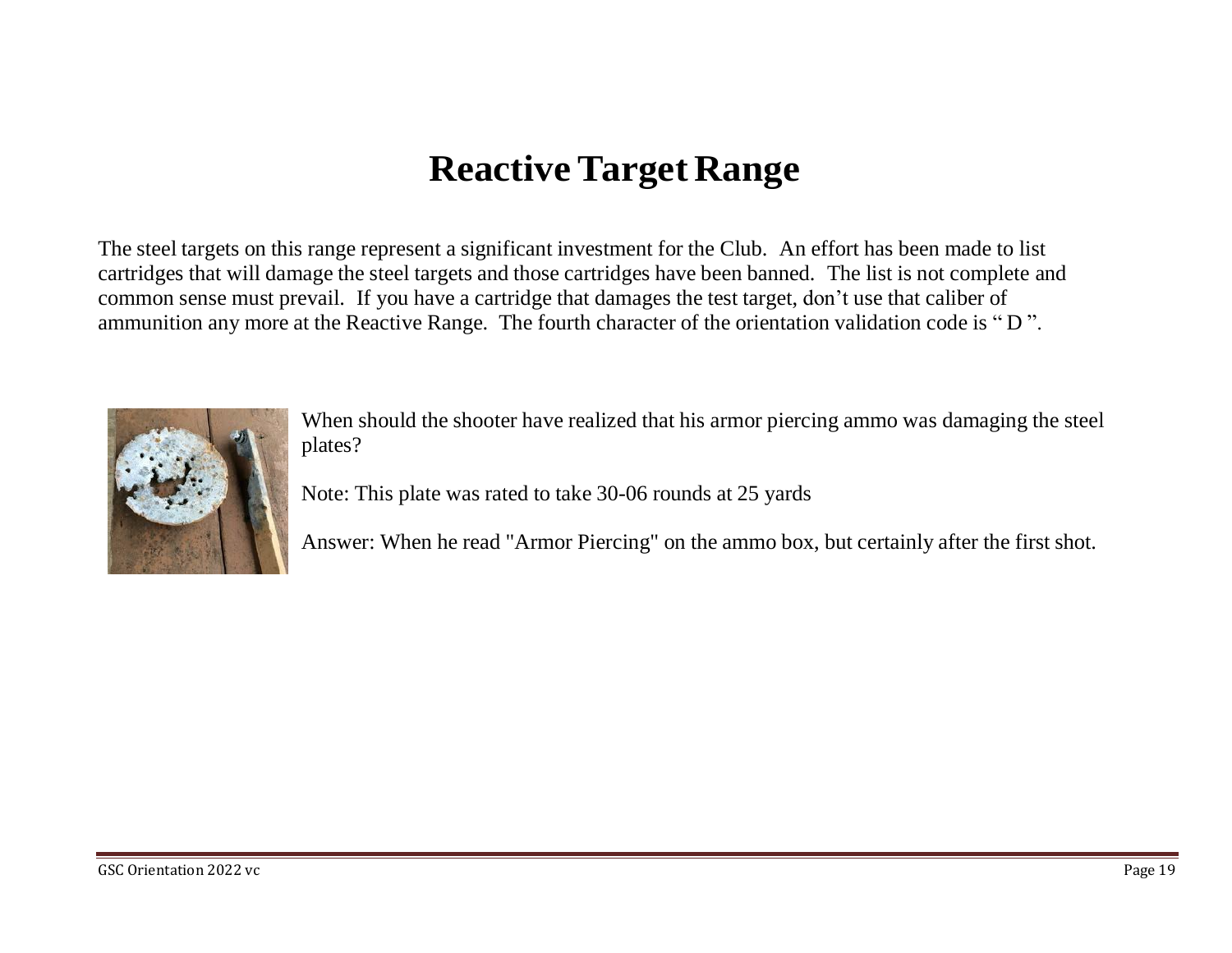# **Reactive Range Rules**

**Rule 1**: Above all other rules: THE RANGE OFFICER IS ALWAYS RIGHT, be polite: if you disagree your only recourse is to appeal in person at the next club meeting. If it is determined that you intentionally endangered yourself or others while using this range or intentionally damaged the targets, props, buildings or any other club property:

**Penalty for willfully breaking the rules :**

#### **1A) You will lose your rights to use ALL RANGES until the next scheduled club meeting**.

**1B) Your access to the club will be restricted (not allowed)** until the board of directors reviews the incident. If determined that you intentionally damaged the equipment or knowingly disobeyed any of the rules listed below you will be assessed a fine for damages and possibly have your club membership revoked with no refund. You may state your case to the board: **membership is at the sole discretion of the board of directors**, there are no appeals after the directors meeting.

**Rule 2**: the following guidelines must be followed unless a GSC Range Officer is present to allow variations. This range was constructed as a competition / training range and variations will only be allowed in the presence of a range officer.

**1.** Approved firearms for the reactive range:

a) **Handguns** (straight wall cartridges with a power factor of 200 or less). No magnum cartridges allowed on the steel targets. Magnum handguns using non magnum loads are allowed. No bottle neck cartridges allowed!

b) The use of rifles on the reactive range is allowed as follows: the use of the allowed straight wall revolver/pistol cartridges in a bolt, lever, break open, or AR 15 style platform is acceptable. An example is the AR15 chambered in 9MM or the Marlin 1895 lever action using .38 Special ammunition. Center fire rifle cartridges are specifically NOT ALLOWED in any use/platform. The use of armor piercing ammunition is specifically NOT ALLOWED.

c) **Shotguns** (#6 shot or smaller size only, no slugs or buckshot are permitted on the range).

No guns or ammo exceeding these guidelines should be present on the range. Steel core and armor piercing ammo is strictly prohibited. If you have these cartridges on the range you will be subject to rule 1**.** All empty shotgun shells must be picked up after shooting. Brass may be left on range, the brass will magically disappear.

**2.** The range is for the exclusive use by the club members, their guests, and other authorized organizations. Members are responsible for the behavior of guests and must remain with them at all times while on the range. **Hearing and eye protection are required by all shooters and spectators or guests.**

**3.** Firing at tin cans, bottles, rocks, birds, animals, range structures including railroad ties, shed roofs, supports or any other object other than steel targets, or other authorized targets is strictly forbidden. Under no circumstances should the falling plates or steel targets be shot with anything other than approved firearms/ammo. Range improvements, props, or barricades are not to be used as target frames. Items marked with an X are props and should not be shot. Railroad ties, barrels, and vision barriers are props and should not be shot or used to hold targets. **See Rule 1.a**

**4.** NRA, USPSA, and IDPA safety rules will be observed at all times. No dangerous gun handling will be allowed. Holsters may be used. Barrels (55gallon drums) may be used as platforms to draw from.

**5.** When shooting the steel plates or the pepper popper targets, make sure you are standing behind the firing line while loading and firing. The two red stakes indicate the firing line you may not fire from a position past the stakes (or line) without the approval of a GSC Range Officer present at the range.

**6.** Plate racks are not to be moved without a range officer present.

**7.** No target may be moved closer that the green target line stakes on each side of the range.

**8.** Damaged or broken targets should be left on one of the tables at the range, some breakage is normal and will not be penalized. If you want, you can leave damaged targets at the skeet range.

Organized competitive shooting and scheduled events shall take precedence over all other activities. During such times, the range shall be under management and control of the event director. The range will be closed during all scheduled events. Exceptions may be made only with the consent of the event director.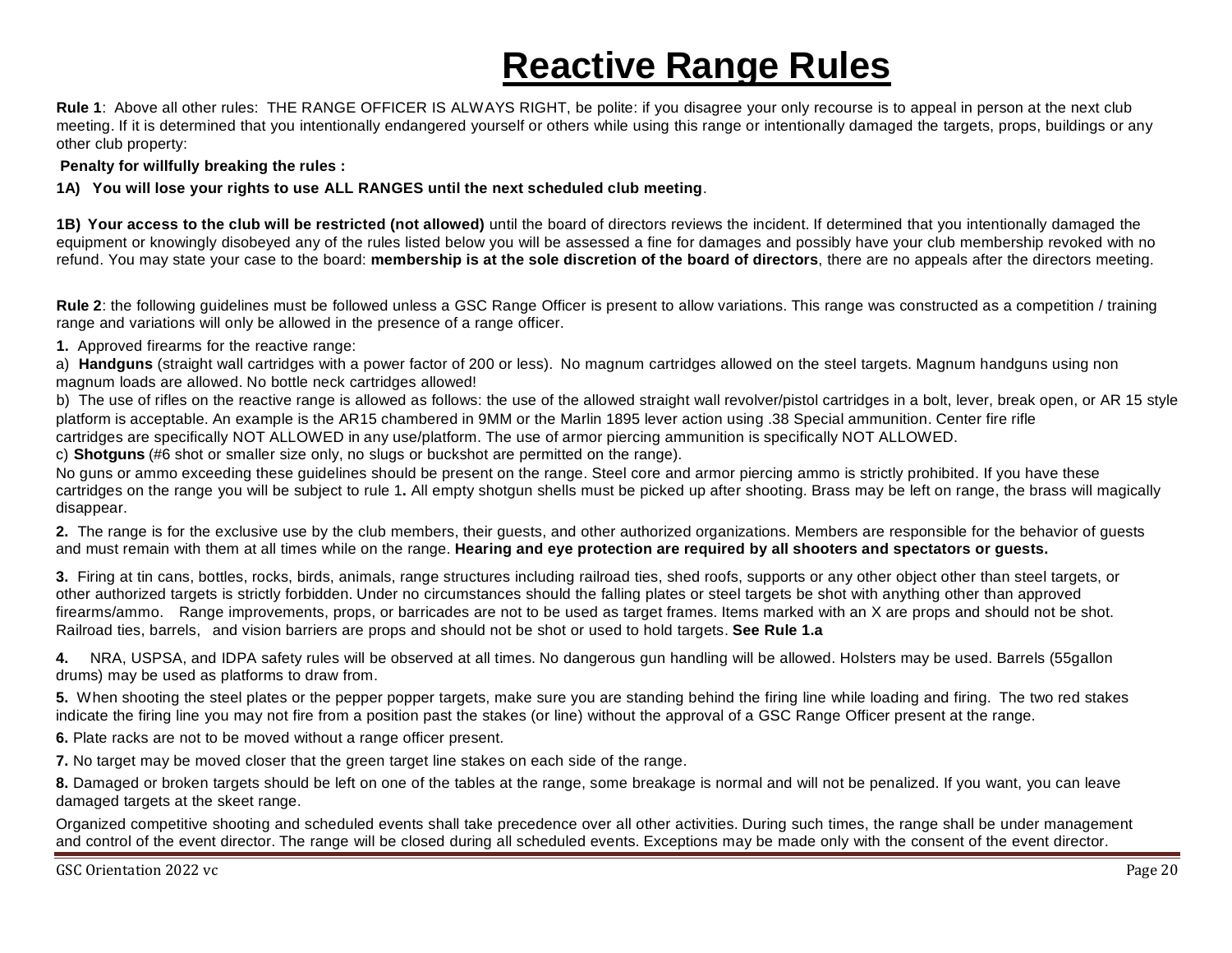### **Reactive Range Rules**

Page 2

"Well I thought" or "In my experience" is only an acceptable explanation for being more cautious than required. Personal experience or estimation does not exempt anyone from the rules listed above or below.

| List of cartridges known to damage steel |                            |  |
|------------------------------------------|----------------------------|--|
| 17 HMR (pointed and hp)                  | 44 Magnum                  |  |
| 5.56(.223)                               | 450 Ruger                  |  |
| 5.7 x 28 FN                              | 460 S&W                    |  |
| 7.62 x 25 Russian/Tokarev                | 454 Casull                 |  |
| 30 Mauser (bottleneck?)                  | 50 AE                      |  |
| 357 Sig                                  | 50 Beowulf                 |  |
| 357 Magnum                               | 500 S&W                    |  |
| 400 Corbon                               | 10 <sub>mm</sub>           |  |
| 41 Magnum                                | All shotgun slugs/buckshot |  |
|                                          |                            |  |

Shotgun ammo \*\*\*\*\*\*

All shot larger than #6 is subject to ricochet (it comes back at close to the same speed it went down range)

The fifth character of the orientation validation code is "Y". Transfer all five characters of the validation code to your application.

No bullets in any caliber should be allowed if speed is faster than 1400 FPS (lead begins to smoke heavily over 1000 fps) or the power factor **is more than 200.**

Power factor (PF) = (bullet weight gr \* velocity fps) / 1000. Example, a 200 grain bullet fired at 900 feet per second makes a power factor of 180. The same bullet at 1100 fps makes a PF of 220 and bends or fatigues steel. Around a 190 power factor, hollow points begin to leave **donuts on the steel while round nose bullets do no damage.**

If you are not sure about a load, fire at the test plate. If the shot damages the test plate, do not shoot any other steel.

Range markings

- 1) Firing line stakes (red)
- 2) Target line stakes (green)  $\omega$  35' past red stakes
- 3) Post with test plate (zebra striped)
- 4) **Paint:** black or white spray paint only. If you use a color other than black or white to designate a start plate (green) or stop plate (red) they should be repainted black or white when you are through. The plate rack structure and front plate or "rail" should always be painted black.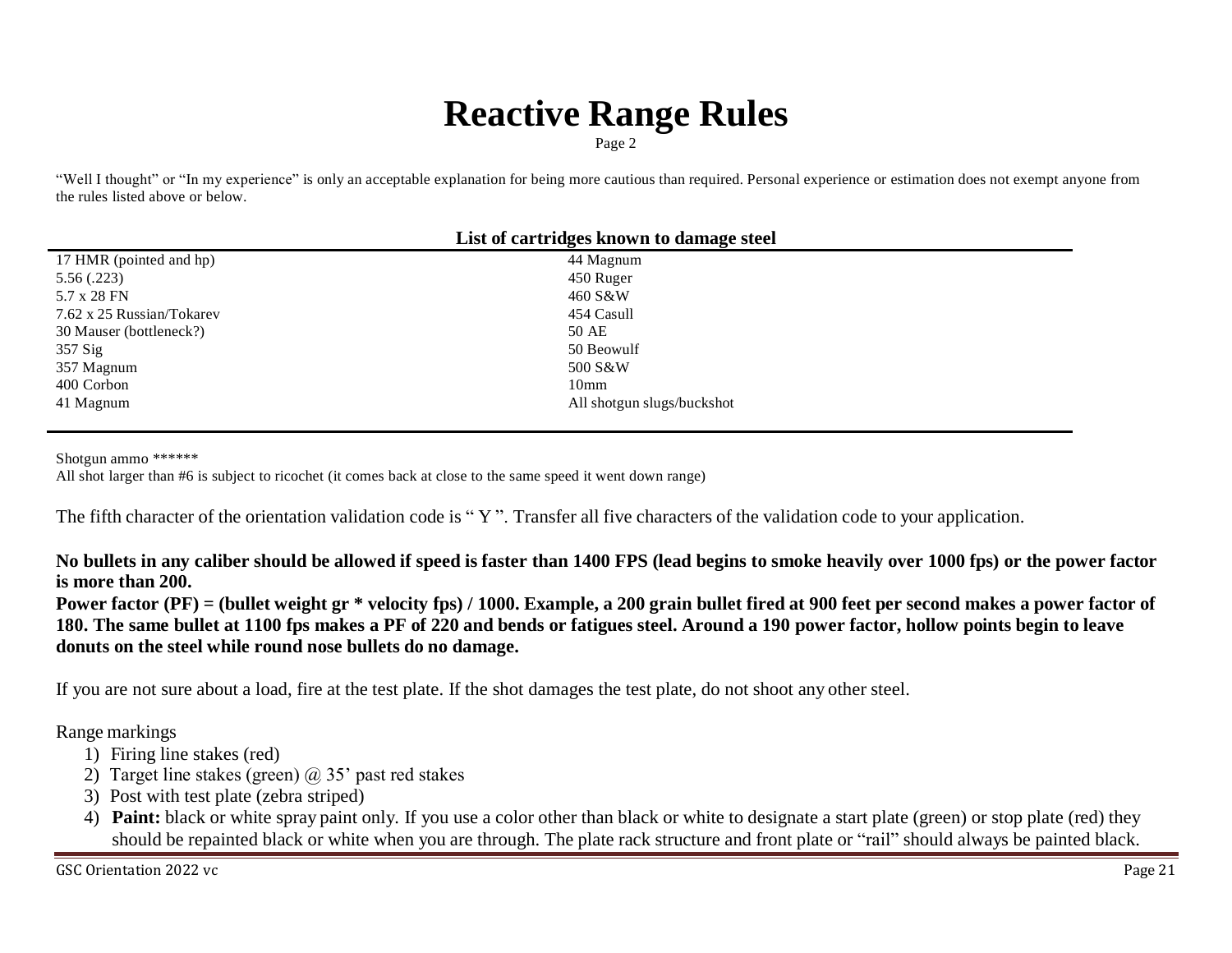### **Rifle Range Targets**

Target holders are provided, in front of brims on the 200 Yard Range and on the 100 Yard Range. You may staple your target onto these holding boards and you are requested to remove your targets when you are done shooting.

Do not place your target on the post……..…BECAUSE…….you will shoot the post to pieces!





Do not place a target on things that are not target holders……. like our trash dumpster …………...or………….. the shooting barrier barrels!





GSC Orientation 2022 vc Page 22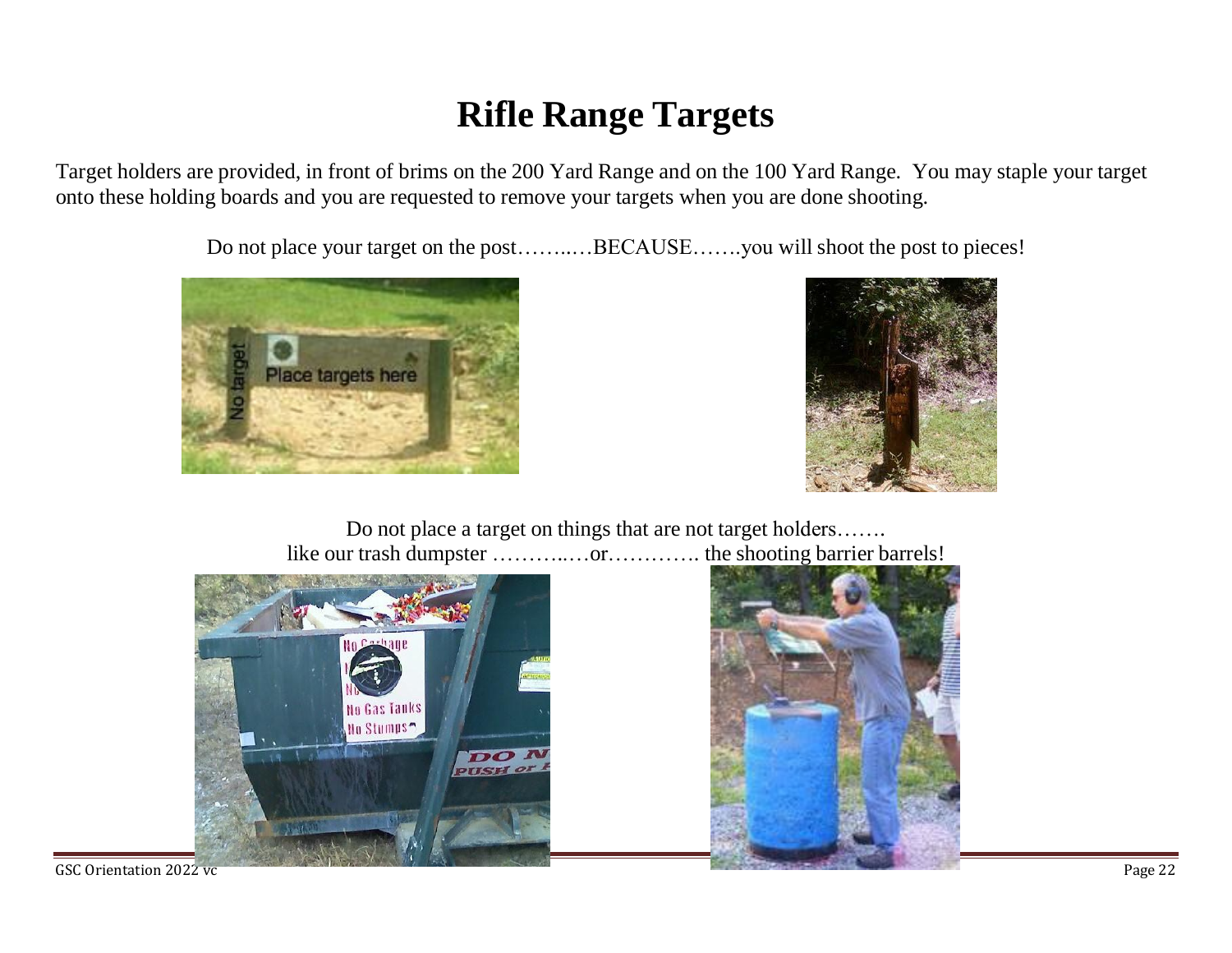### **Harassment/ Discrimination Policy**

(Adopted March, 2009)

The Gatlinburg Sportsman's Club intends to maintain an environment in which its members may carry out their duties that is free of threatening, intimidating, or harassing conduct, including sexual harassment. Any member who harasses or discriminates against another member because of race, color, gender, national origin, disability, veteran status, sexual orientation or other reasons will be subject to disciplinary action up to and including termination of membership. Gatlinburg Sportsman's Club does not condone sexual harassment or discrimination against any member by another member, Board Member, or guest.

It is the responsibility of each member of the Board of Directors (the Board) to create and maintain an atmosphere free of sexual harassment or discriminatory conduct. It is also the Board's responsibility to promptly notify the entire Board if they are aware of any incidents involving sexual harassment or discriminatory conduct. The Board will investigate the complaint and will take the appropriate corrective measures, which may include disciplinary action.

Under law, sexual harassment is included as a form of sexual discrimination. The basic definition of sexual harassment includes; unwelcome sexual advances, request for sexual favors, or other verbal or physical conduct of a sexual nature, when:

- Submission to such conduct is made so as to constitute a term or condition of an individual's being able to carry out his or her duties.
- **•** Submission to or rejection of such conduct is used as the basis for any decision that may affect the individual's ability to carry out his or her duties or his or her status as a member.
- The harassment has the purpose or effect of unreasonable interfering with the member's duties or creating an environment, which is intimidating, hostile, or offensive to the member.
- Your conduct or interaction with someone else is sexual in nature and it causes another individual in the vicinity to feel uncomfortable, threatened, or intimidated.

Any member who believes they have experienced a possible sexual harassment situation is encouraged to make it clear to the other party, either verbally or in writing that the behavior is unwelcome and/or objectionable.